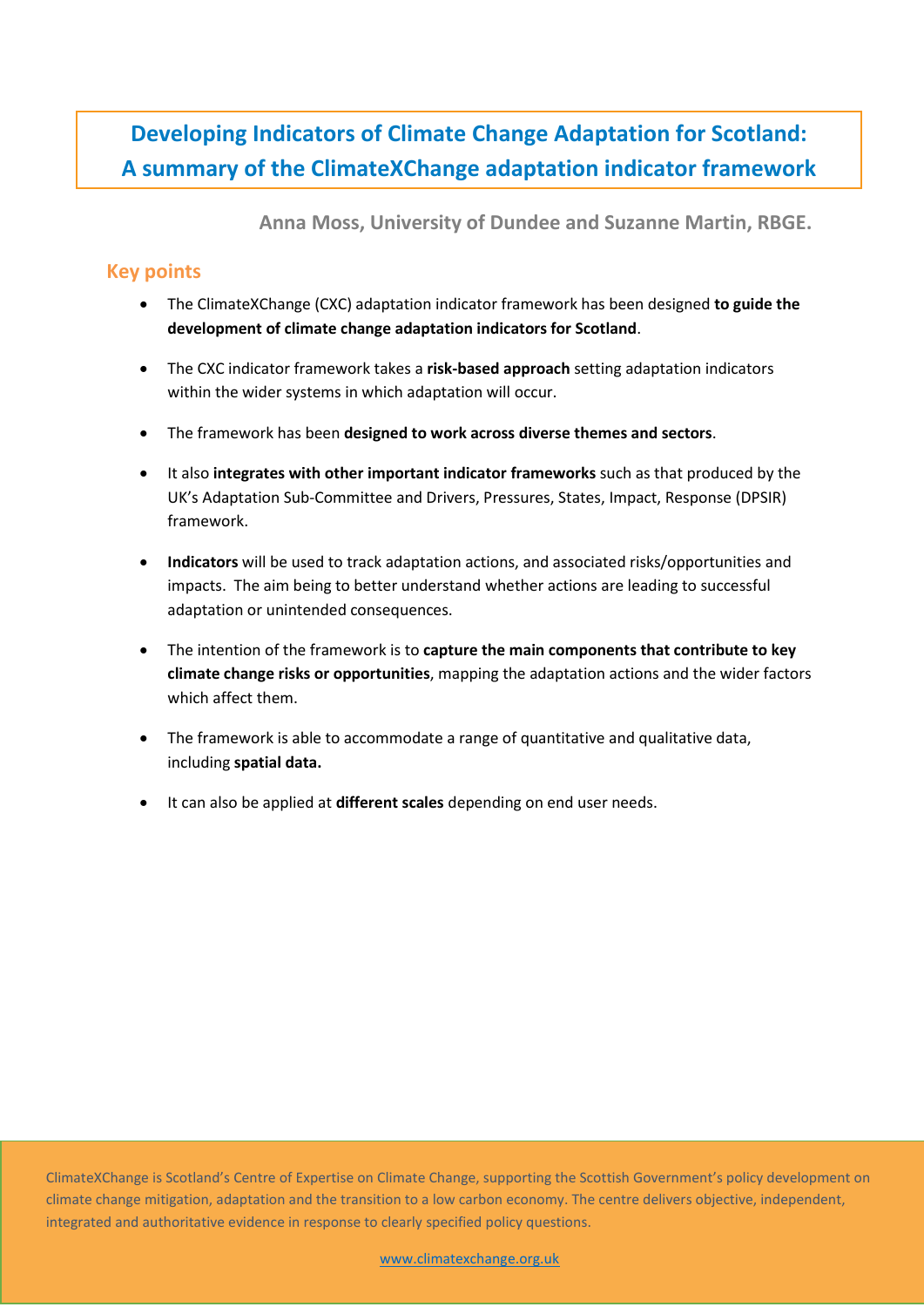# **The ClimateXChange Adaptation Indicator Framework**

**The Purpose of the Indicator Framework**

The ClimateXChange (CXC) adaptation indicator framework (see Figures 1 and 2) has been designed to guide the development of climate change adaptation indicators for Scotland.

The indicators will be used to support the Scottish Climate Change Adaptation Programme and wider adaptation decision-making in Scotland.

The indicators aim to provide information about:

- *Progress in delivering adaptation actions and outcomes*;
- *Whether adaptation actions are contributing to desired outcomes and policy objectives* i.e. are they reducing the risks and maximising the opportunities of climate change?
- *Important relationships between sectors when delivering adaptation* e.g. areas of conflict or win-win opportunities which could be addressed by policy;
- *Priority areas for adaptation and for adaptation policy* by identifying areas of most risk or opportunity e.g. where multiple risks converge.

**The CXC indicator framework**



**Figure 1: The CXC adaptation indicator framework**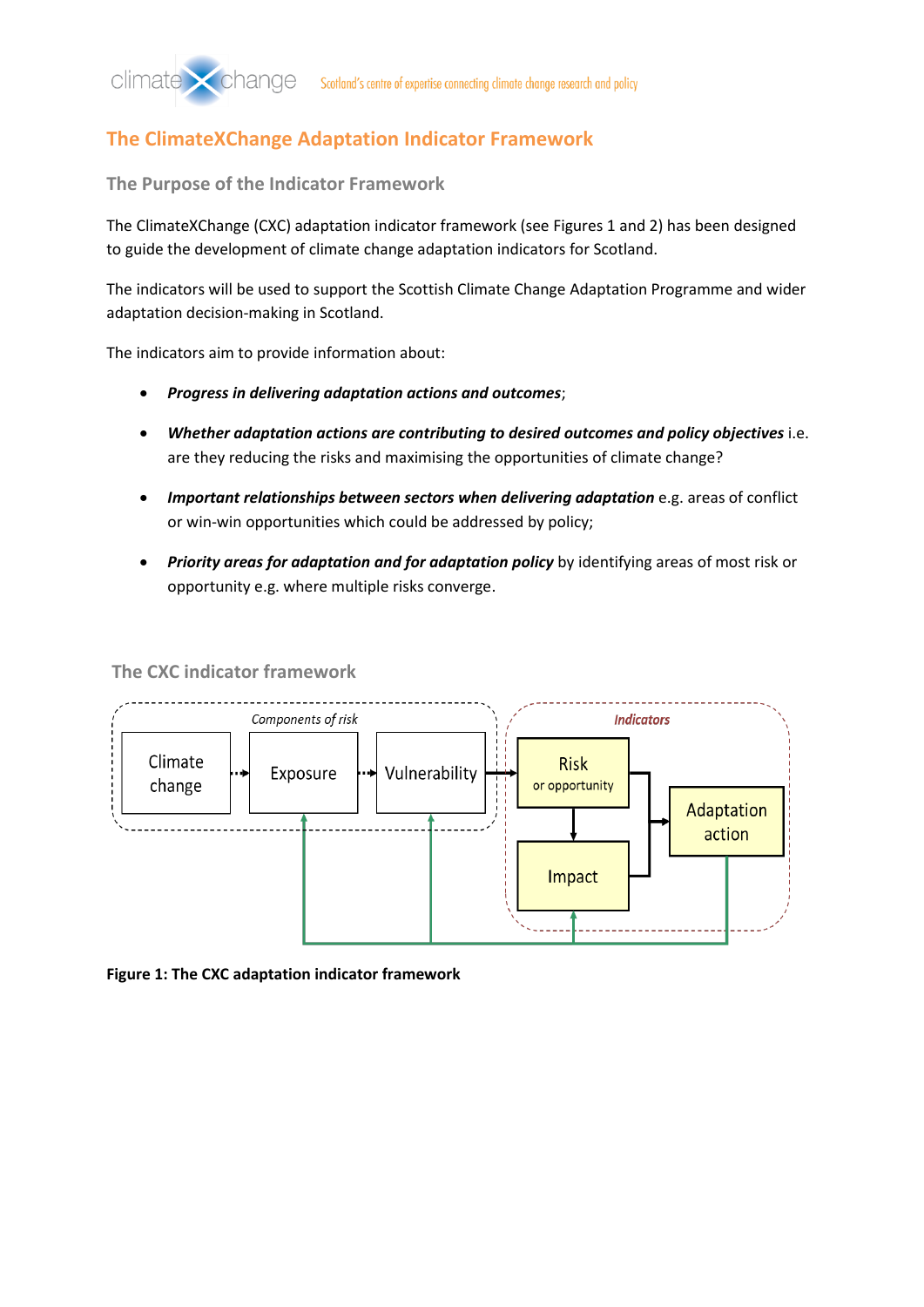

#### **An Explanation of the Framework**

The CXC indicator framework takes a **risk-based approach** setting adaptation indicators within the wider systems in which adaptation will occur.

**Indicators** will be used to track adaptation actions and related risks, opportunities and impacts. The aim being to identify whether actions are leading to successful adaptation or unintended consequences.

The framework has been **designed to work across diverse themes and sectors** (see Figure 2). It also aims to **integrate with other important indicator frameworks** for example that of the UK's Adaptation Sub-Committee and the Drivers, Pressures, States, Impact, Response (DPSIR) framework widely used in environmental decision making.

The intention is to **capture the main components that contribute to climate change risks or opportunities**, mapping the adaptation process and the factors which affect them.

The framework will be populated using spatial and non-spatial quantitative data and qualitative data from national, regional and local scales.

The framework is also able to be applied at **different scales** depending on end user needs, for example it may be applied at a national, regional, local or site level. See figure 2 overleaf.

## **Glossary of CXC Adaptation Indicator Framework Terms:**

**Adaptation Actions:** Responses which exploit the opportunities of climate change or adjustments aimed at helping society and environment cope with the risks of a changing climate.

**Exposure:** The level of climate stress upon the system (e.g. upon the natural environment, built environment or on people).

**Impact:** The felt consequences of climate change. These may be economic, structural, social, or environmental.

**Risk and opportunity:** The potential impacts of climate change assessed according to their likelihood, magnitude of potential impact and urgency.

**Vulnerability:** The degree to which a system is susceptible to, or unable to cope with, adverse effects of climate change.

## **For Further Information on CXC Adaptation Indicators**

Contact **Anna Moss**, University of Dundee [a.z.moss@dundee.ac.uk](mailto:a.z.moss@dundee.ac.uk) or **Ruth Monfries**, Royal Botanic Garden Edinburg[h r.monfries@rbge.org.uk](mailto:r.monfries@rbge.org.uk)